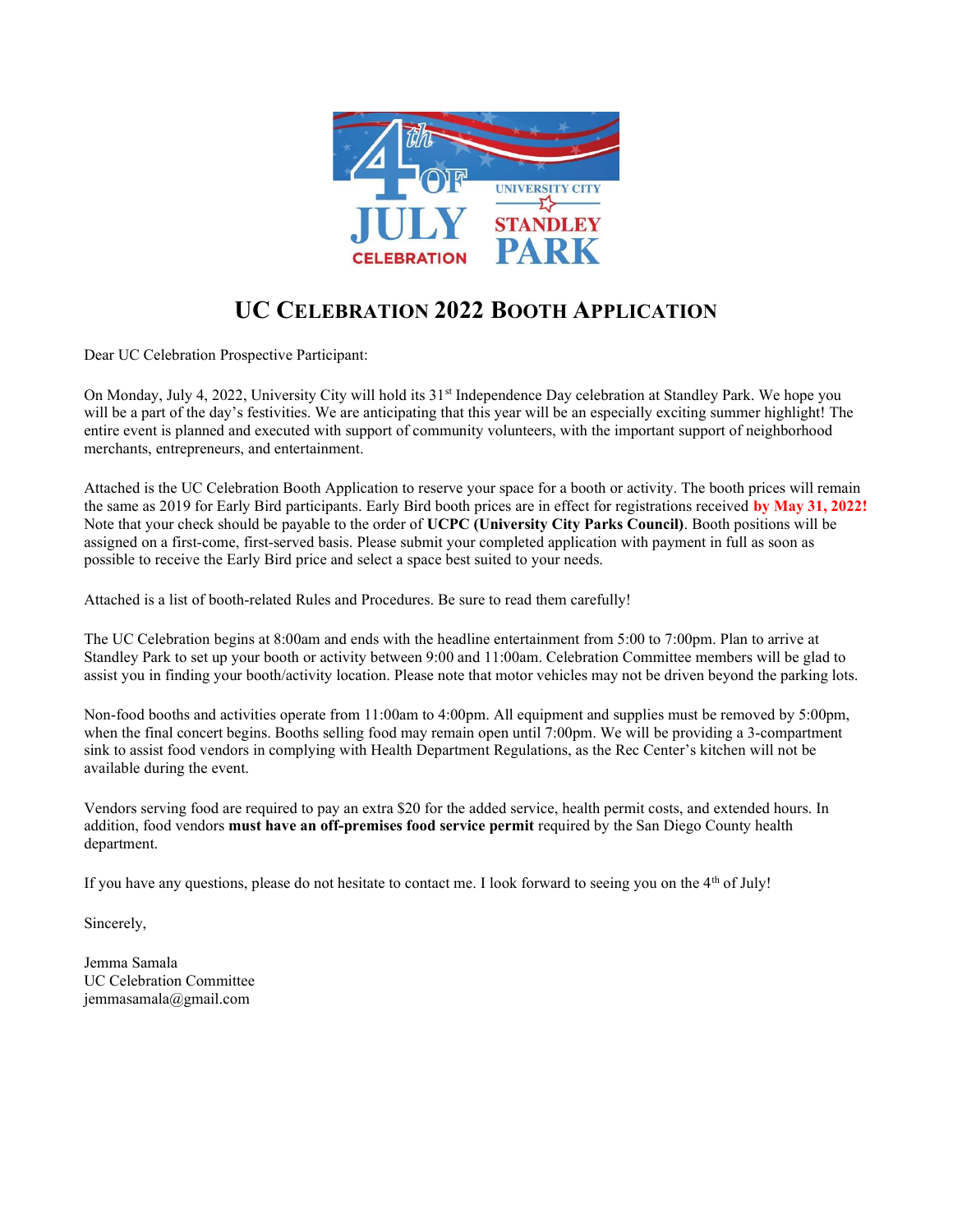

## 4th of July U.C. Celebration

University City Parks Council RULES AND PROCEDURES

1) Booth space positions will be assigned on a first-come, first-served basis. Booth spaces are approximately 10' x 10'. Vendors may request specific booth space by space number, however, such request does not guarantee securing requested space.

2) If electricity is needed, up to two outlets may be requested at an additional cost of \$15 per outlet. Booths requiring electricity will be placed on spaces most convenient to connection. We cannot be held responsible for power failures.

3) You must bring your own canopies, tables, chairs, heavy-duty extension cords and generators, if needed. Balloons are not permitted. Music or announcements from your booth cannot interfere with event performances and announcements.

4) No motor vehicles will be permitted beyond the parking lots. This is a safety regulation of the Park and Recreation Department and MUST be enforced.

5) In view of item (4) above, you must provide your own non-vehicular means of transporting equipment between the parking lot and your booth space.

6) Please unload in the Standley Recreation Center parking lot, then park your vehicle(s) in the Standley Middle School or Spreckels Elementary School parking lots. Vendors may not remain parked at the Rec Center or pool parking lots after unloading.

7) Your application form must specifically describe your booth activities and list the items you will be selling.

8) Each booth must have a sign displaying the name of the organization and/or sponsor, and, if applicable, the price of the activity or item(s) offered. Booths may begin operation earlier but must be open by 11:00am.

9) Booths selling food are subject to San Diego County Health Department inspection. Protective screens are required where food is prepared. Operators of booths selling food must pass county requirements for food handling. The Celebration Committee is not responsible for obtaining health permits for vendors.

10) To avoid duplication, food vendors must specify on the booth application all food items they will be selling. They will be restricted to only those items.

11) Non-food booths must close at 4:00pm and be removed by 5:00pm. Booths selling food may remain open until 7:00pm.

12) To ensure that there is no misunderstanding, please bring a copy of this page with you to the Celebration.